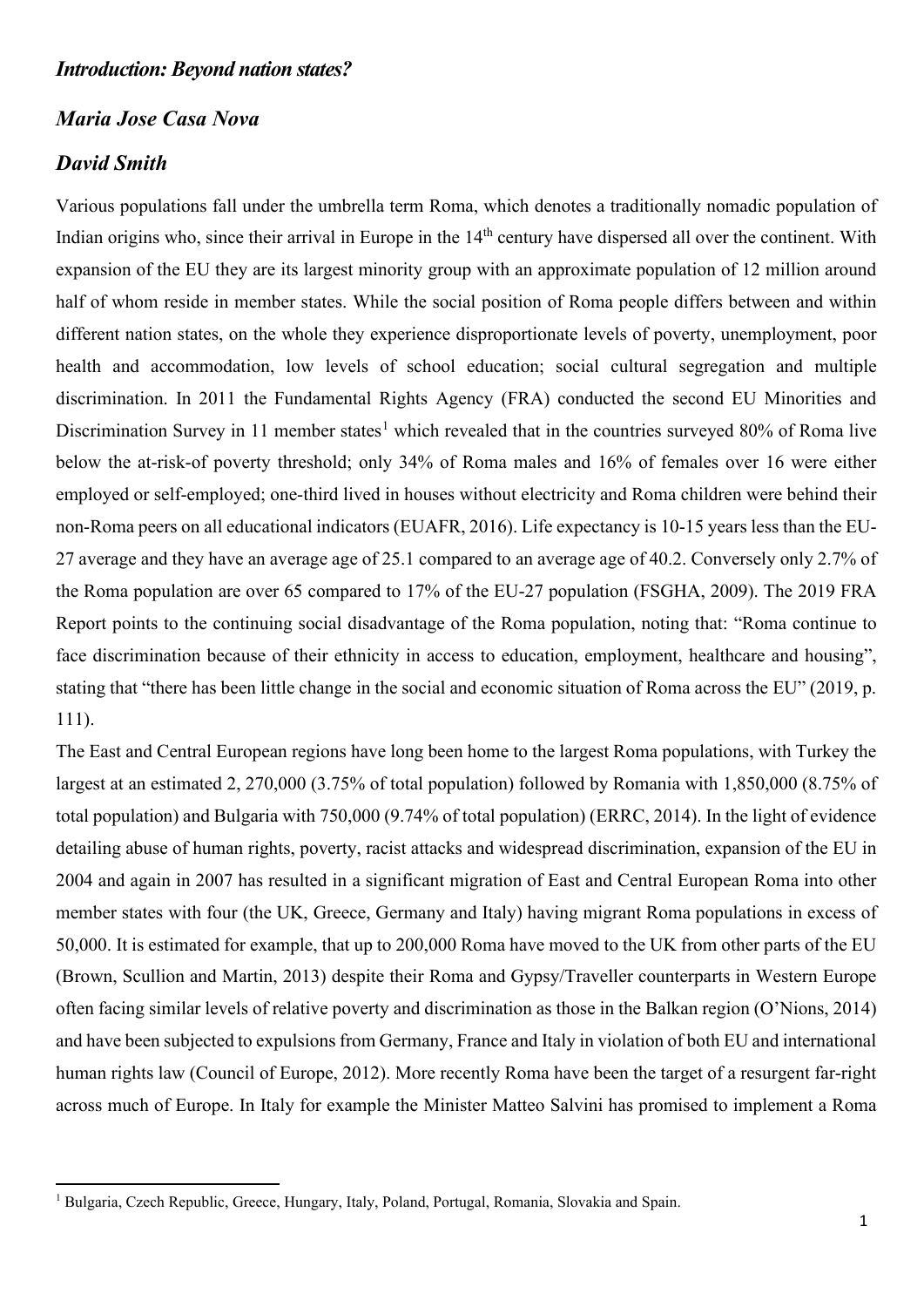census and to expel all non-Italian Roma noting that "unfortunately we will have to keep the Italian Roma because we can't expel them" (Kirchgaessmer, 2018).

Little attention was paid to the Roma at a European level until the 1990s when, in less than a decade, a whole raft of organisations and institutions had been formed addressing the situation of the Roma. What became known as the 'plight of the Roma' was subject to increasing policy concern while the evolution of the EU impacted on the Roma in several ways: in terms of EU enlargement and political integration; the development of inclusion policies as a reflection of increasing European integration, and the increasing centrality of nondiscrimination in the European fundamental rights agenda (Agarin, 2014). Minority rights had been a key theme in discussions between the EU and candidate countries with the former concerned to maintain political stability in future EU territory, particularly in regions where ethnic relations were tense and there was potential for large scale westward migration, especially of Roma populations (Vermeersch, 2012). Subsequently, the 1993 Copenhagen criteria that set out the political and economic criteria for joining the EU also included 'respect for and protection of minorities' as a prerequisite. Funds were directed to candidate states to assist the social and economic inclusion of Roma with infringement of Roma rights in candidate countries closely monitored and reported upon by the European Commission (McGarry, 2012). Organisations and policy initiatives were introduced in candidate countries to ostensibly assist Roma civil and social advancement, but the lack of definitive criteria in the conditions and inconsistent monitoring meant that states could often evade these duties. Indeed, the ongoing persecution and marginalisation of many Roma and sizeable migrations of those populations out of the A8 and A2 accession countries, is testament to the failure to safeguard their rights or improve their living conditions there (O'Nions, 2012).

In 2005 the *Decade for Roma Inclusion* was launched by the Open Society Initiative and World Bank to consolidate this growing body of policies and actors within a single Framework and targeted Central and South-Eastern Europe. Within this developing policy arena the EU played a significant role in providing a comprehensive legal and institutional framework for policy coordination, targets for improvement with respect to housing, employment, education and health along with financial resources such as the Structural and Cohesion Fund running from 2007 until 2013 (Rovid, 2011). Critics argued that despite its aims of creating dialogue with Roma communities that the raft of initiatives associated with the Decade for Roma Inclusion remained dominated by Soros funded NGOs that lacked legitimacy in the eyes of those communities with progress further hindered by limited resources and poorly defined targets (Rostas and Ryder, 2012, p. 192). The failure of Western European nations to participate despite many having large Roma populations themselves moreover, served to reinforce the double standards within Europe and to entrench the perception that Roma are an exclusive problem of the Eastern European nations (Bunescu, 2018, p. 55).

In 2011 the European Parliament announced the *EU Framework for National Roma Integration Strategies* (NRIS). The EU Framework (EUF) is based on the Open Method of Coordination that aims to lift 20 million Europeans out of poverty over the next decade. The NRIS was designed to guide member state's Roma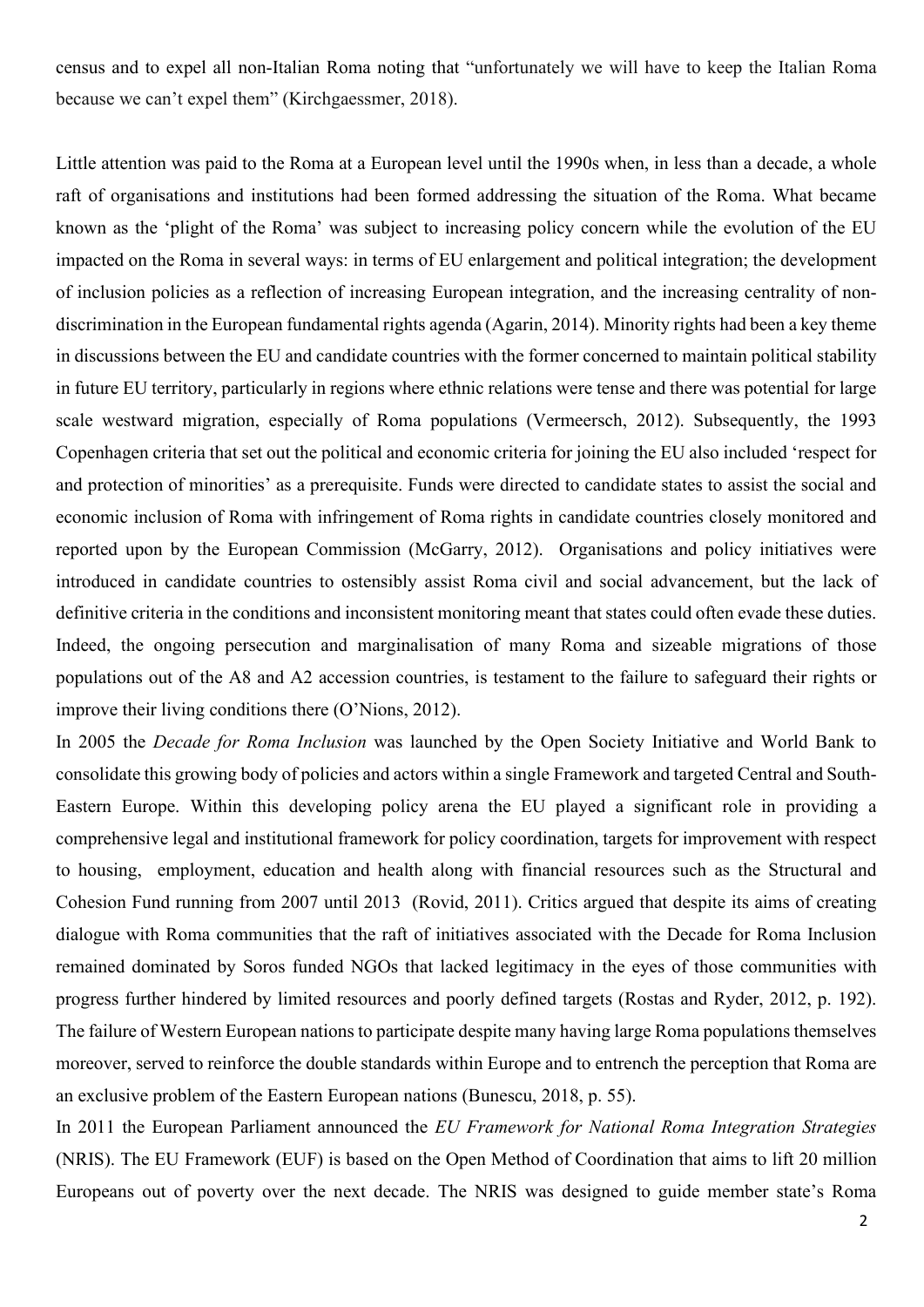Strategies and make funds available to support integration efforts, while placing responsibility in the hands of member states for developing their own NRIS Strategy (Rostas and Ryder, 2012). Each member state has produced national strategies for Roma integration in the core areas of education, housing, health, employment and discrimination with an overarching focus on integrated inclusion by recognising that inclusion in one sphere requires inclusion in the others. From 2014 until 2020 an increased emphasis has been placed on participation, cooperation and capacity building with civil society organisations, social actors and local authorities; on addressing the specific needs of deprived communities and geographical areas and in developing a more robust approach to monitoring outputs and results.

The NRIS is thus the first concerted supranational strategy at European Union level to tackle the high levels of poverty and segregation experienced by Roma populations in all EU countries and has generally been implemented through the policy tools of mainstreaming and anti-discrimination. The European Platform which was formed in 2009 for inter-governmental cooperation and information exchange endorsed a set of Common Principles for Roma Inclusion whereby Roma policies would be mainstreamed with explicit, but not exclusive, targeting of Roma. In practice, this often-meant interventions focused on low income neighbourhoods and 'projects…geared towards 'vulnerable groups', 'groups at the margins of the labour market', 'disadvantaged groups', or 'groups living in deprived areas'…with a clear mention that these groups include the Roma.' (Vademecum, undated, p. 3). This approach raises a number of fundamental questions about the merits or otherwise of targeting versus mainstreaming social integration policies; whether or not certain marginalised groups require additional support and resources to promote equality of opportunity, and what measures are required to ensure that such groups can participate effectively in the same mainstream institutions have themselves played a role in entrenching the social and economic exclusion of Roma in the first place (McGarry and Agarin, 2014).

On 30<sup>th</sup> August 2017 the European Commission published its mid-term review of the EU Framework. This examines the progress made in each member state in the five core areas based on input from national authorities, civil society and other organisations. To date however there is little systematic and comparative evidence regarding the overall approach and policy mechanisms adopted by different member states. This special edition will provide a critically informed analysis of progress made in meeting the objectives of the NRIS in the context of the mid-term review in each of the national case studies participating in this issue. Each contribution addresses the situation in specific member states and provides an in-depth analysis that contextualises the implementation of the NRIS in terms of each nations' particular historical, political, cultural and socioeconomic context. While it is not possible to include all member states, a balance between different EU regions that encompasses different political systems, welfare regimes and policy mechanisms is included to allow for a global perspective on the progress of the NRIS at the level of the EU and of various member states within this larger framework.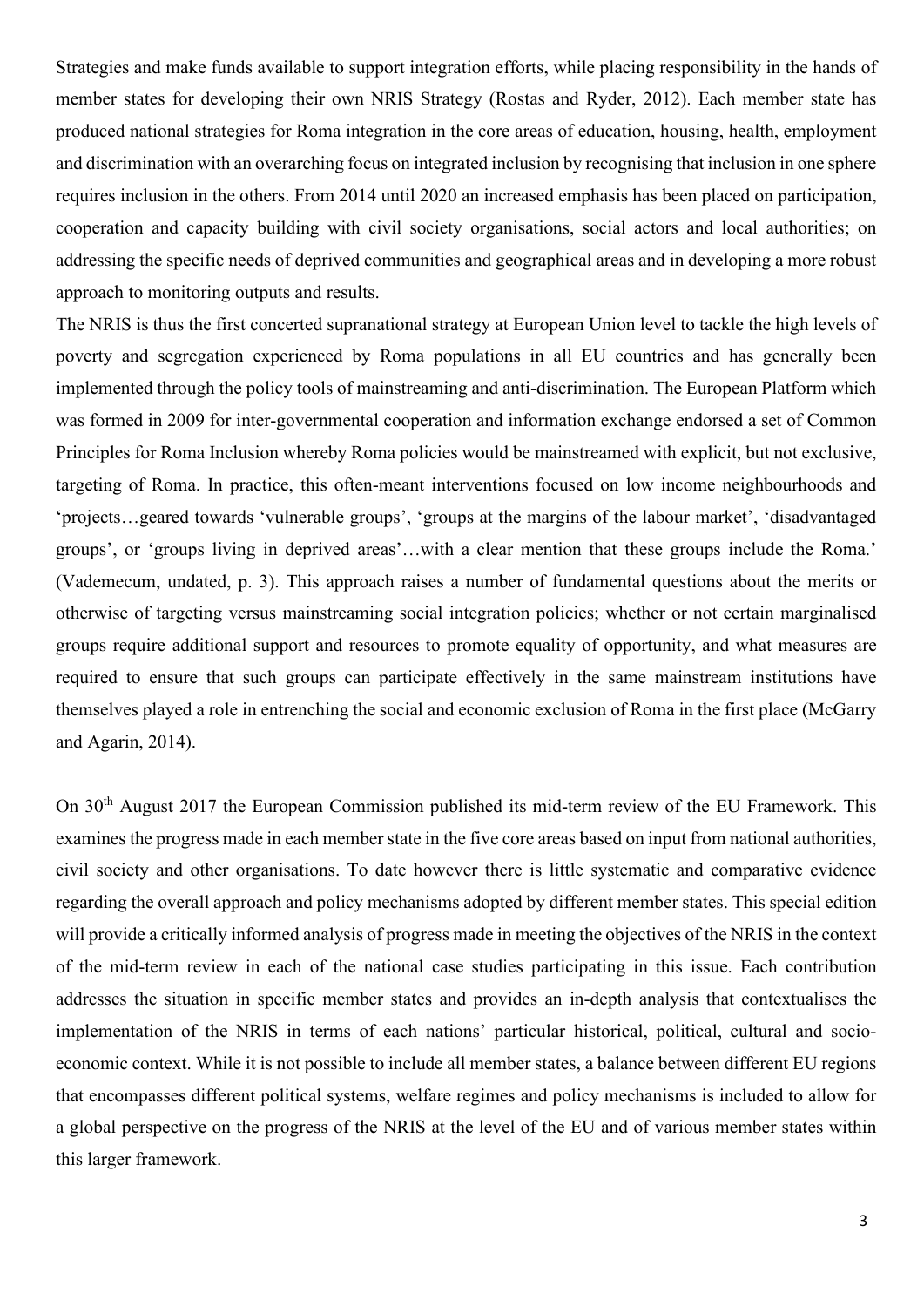The Roma are at the intersection of several contemporary academic and policy issues surrounding cultural and social exclusion, segregation and marginalisation; discrimination, racism and the appropriate policy and legislative responses as well as the position of minority groups in a Europe witnessing the rise of populist right wing and nationalist political and social movements. Roma migration from east and central to western Europe meanwhile has been a key element in stoking anti-EU rhetoric around A8 and A2 accession in the latter nations, and has been central to debates surrounding welfare tourism, freedom of movement and citizenship rights (Smith, 2016). This special edition therefore is relevant to an interdisciplinary readership and to anybody concerned with minority rights and integration and with the construction of more equitable societies.

### *The National Case Studies*

Kimmo Granqvists' comparative study of Sweden and Finland – two nations with a long and intertwined history and examples of Nordic 'welfare-capitalist' societies' based around principles of universality and egalitarianism - adopts a historical view. This allows the author to highlight the divergent approaches taken by the two nations in the development and evolution of institutions, processes and practices towards their respective Roma minorities. In Sweden there was little progress on Roma issues until recognition of their minority status in 2000 and more recently, the forming of the Delegation for Roma Issues which outlined a number of national targets consistent with the aims of the European Union Framework (EUF). In Finland a more extensive array of special bodies, organisations and local working groups have engaged with Roma issues and the country implemented its second National Policy on Roma in 2018 in line with the EUF priorities. Despite progress in raising school attendance and attainment most Finnish Roma remain relatively disadvantaged across the four domains of education, health, housing and employment. In Sweden most Roma remain almost completely excluded at all levels of society with progress in both countries hindered by structural racism; the distance between activists and grassroots community members and the lack of effective political mobilisation among Roma and their supporters, all of which call into question the meritocratic and social democratic principles on which the 'Nordic welfare model' is founded.

Rostas and Kovacs' contribution from Hungary, a nation that has a large Roma minority comprising 8.8% of the population, outlines the prominent role that country has played since the end of communism in promoting minority rights. This includes implementing a system of minority self-government and adopting a programme of National Roma Integration in the mid and late 1990s well before this became an issue for concern at the EU level. Regarding the latter the authors also note that Hungary was instrumental in getting the Roma issue 'Europeanised' and placed firmly on the EU agenda. In 2011 the government approved a package of measures until 2020 to enhance the inclusion of disadvantaged groups including Roma that focused on regional disadvantages and social conditions. Some progress has been made in education (though educational segregation has also increased) but generally there has been little to no improvement and Roma remain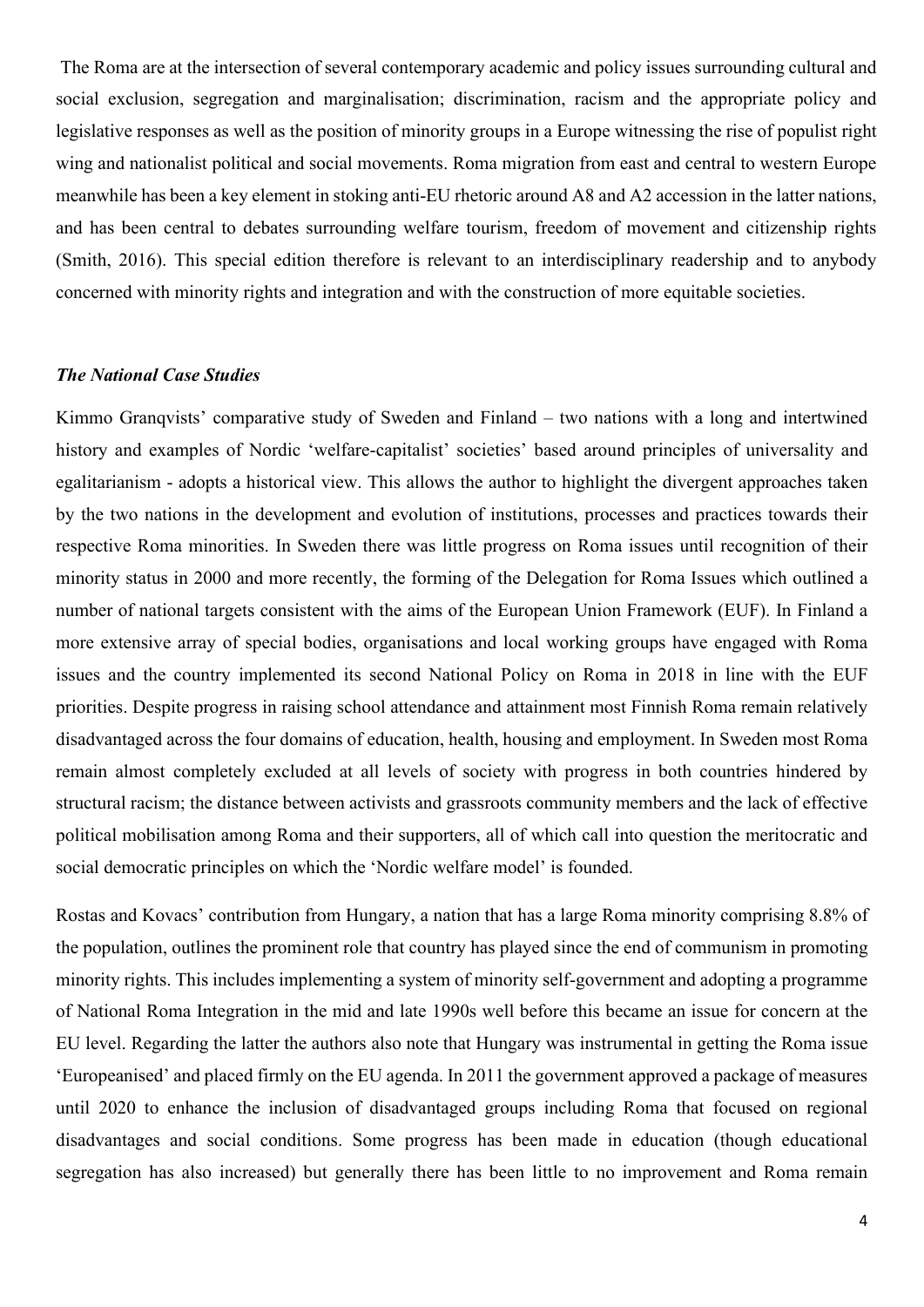significantly behind the rest of the population on most common indicators. The authors delineate the three main reasons for this: the failure to learn from previous policy initiatives and the lack of anything new in the EU Framework; policy design at the EU and national level with no new mechanisms to increase Roma participation in the decision making process; insufficient data collection and monitoring procedures and thirdly, the internal political situation with the rise of the far right authoritarian party that has grown increasingly antagonistic of refugees, migrants and minority groups such as the Roma.

With regards to the UK, Lane and Smith discuss the complexity of policy-making and implementation whereby policy is devised by both the central government in London and by the devolved administrations in Scotland, Wales and Northern Ireland. The localism agenda where funds and decision making are enacted at an increasingly localised level adds a further layer of complexity and means that Gypsy, Roma and Traveller (GRT) populations are subjected to different forms of inclusion or exclusion dependent on where they reside in the UK. Of the four nations, only Wales developed a specific NRIS with central government arguing that there was no need to develop a specific NRIS for GRT inclusion, as this is promoted through existing policies such as the Equalities Act 2010. The European Commission's midterm review acknowledged 'modest' progress but also noted that mainstreaming approaches have had a limited impact on GRT communities. Moreover contradictions between three different policy approaches – 'ethnic inclusive' policies such as the 2010 Equality Act; 'post-racial' policies that minimise the existence of racial/ethnic inequalities by focusing on individual 'choice' and 'hyper-ethnic' policies that target particular populations who subsequently experience different rights and entitlements to other citizens. More pressingly the potential consequences of leaving the EU for GRT communities is considered by the authors, of particular relevance here is the implications for UK based migrant Roma's 'Settled Status' and the process for securing their right to reside in the UK.

In Hristova and Milenkova's article on Bulgaria's Roma minority (which represents 4.9% of the total population), the authors present a diachronic approach to the terminology used to classify the Roma population, as well as public policy measures prior to the elaboration and implementation of the NRIS. Subsequently, the authors discuss the concept of integration and how it is perceived by society and by academics and the role of the Roma population in the development of the Strategy. The authors consider that the 'official' versions of successful Roma integration envisage integration in the light of indicators such as poverty, inequality and social exclusion, and consider that integration is achieved as those indicators decrease. Their analysis of the results of a sociological survey to reflect on the achievement of the NRIS reveals a continuing and significant inequalities between Roma and the rest of society, and also when compared to other populations considered minorities. This suggests that the goals of the Strategy are still far from being achieved along the four axes defined. Particular attention is drawn to health inequalities where the authors note that much of the Roma population does not have health insurance given that it appears linked to labour market participation, which plays a fundamental role in their low levels of health-care access. In turn, and according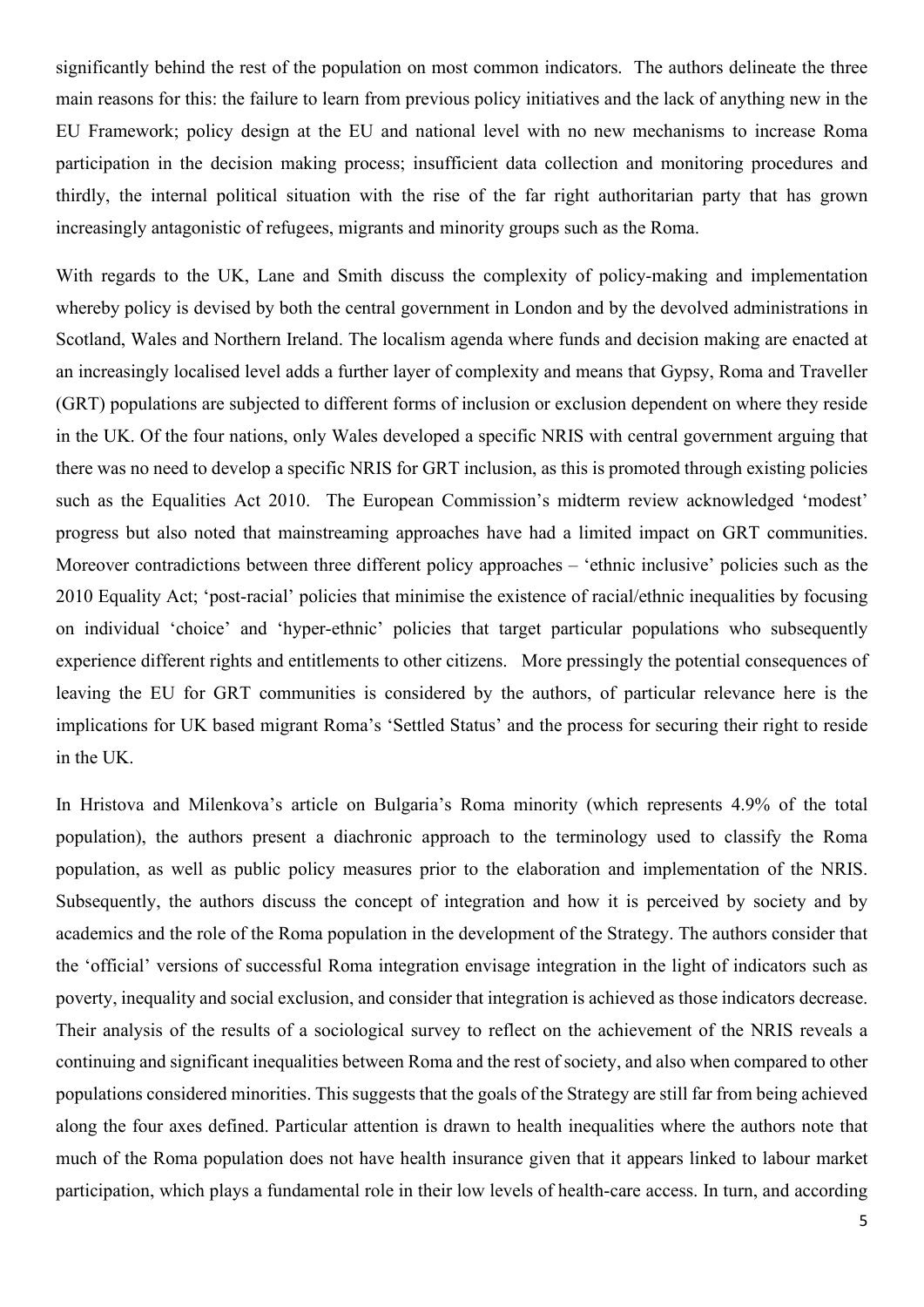to the data, their mostly precarious relationship with the labour market stems from the lack of education and racist attitudes of many employers in what appears to be a vicious circle.

Alfredo and Veronica's article on the Italian context highlights the conflictual historical relationship between the Roma and non-Roma population and the disconnected and intermittent policies that have characterised government intervention (at national, regional and local level) to address the poverty and structural exclusion of the Italian Roma population. For the authors, the NRIS represented a turning point in the way of working politically with the Roma people who represents 0.25% of the country's population (about 120-180,000 persons). With the Strategy, the Roma population ceased to be invisible as "political subjects" but became part of it although this participation did not go, mostly, beyond rhetoric. According to the authors, the Strategy's actual impact on Roma living conditions is still minimal, due to weaknesses in the programme's document, the lack of funds for its implementation and the prevalence of xenophobic and racist attitudes towards Roma in Italian society. Furthermore, the cohesive policy advocated by the National Strategy did not correspond to a homogenisation in its implementation at regional and local level, with poor coordination at the national level and, subsequently wide variations in implementation at local levels. At the same time that they consider that the implementation of the Strategy is not being successfully achieved, the authors highlight its importance for the recognition of the situation experienced by the Roma in all of its complexity.

With regards to Portugal, Casa-Nova's article discusses the complexity of the concept of racism and its persistence in the influence of social representations and social practices vis-à-vis the Roma population, as well as the concepts of integration, minority and majority. Based on this theoretical framework, the author reflects on the progress achieved with the implementation of NRIS in Portugal, emphasising the importance of data collection carried out by the Portuguese government (through the High Commissioner for Migration) for characterisation and diagnosis in several of the NRIS axes, namely in the fields of housing and education. Recognising progress in the situation of the Portuguese Roma population, with the elaboration of housing and education policies, it appears however, that this progress is still far from enabling the construction of a situation of parity between the Roma minority and the majority society. In this sense, the article ends by highlighting the need to denaturalise discriminatory discourses and practices that, whether culturally or economically, continue to keep the Roma minority on the margins of society, pointing out the importance of positive discrimination policies in the construction of this path.

### *Concluding Remarks*

The six articles that are part of this special issue, reflecting on the implementation of the NRIS in seven countries (Sweden, Finland, Hungary, Italy, United Kingdom, Portugal and Bulgaria) show that the national implementation of the NRIS shows some progress, namely at the level of school education (as the 2017 European Commission's own mid-term evaluation shows). However, the NRIS is a long way from significantly narrowing the gap between national Roma and non-Roma populations in the remaining three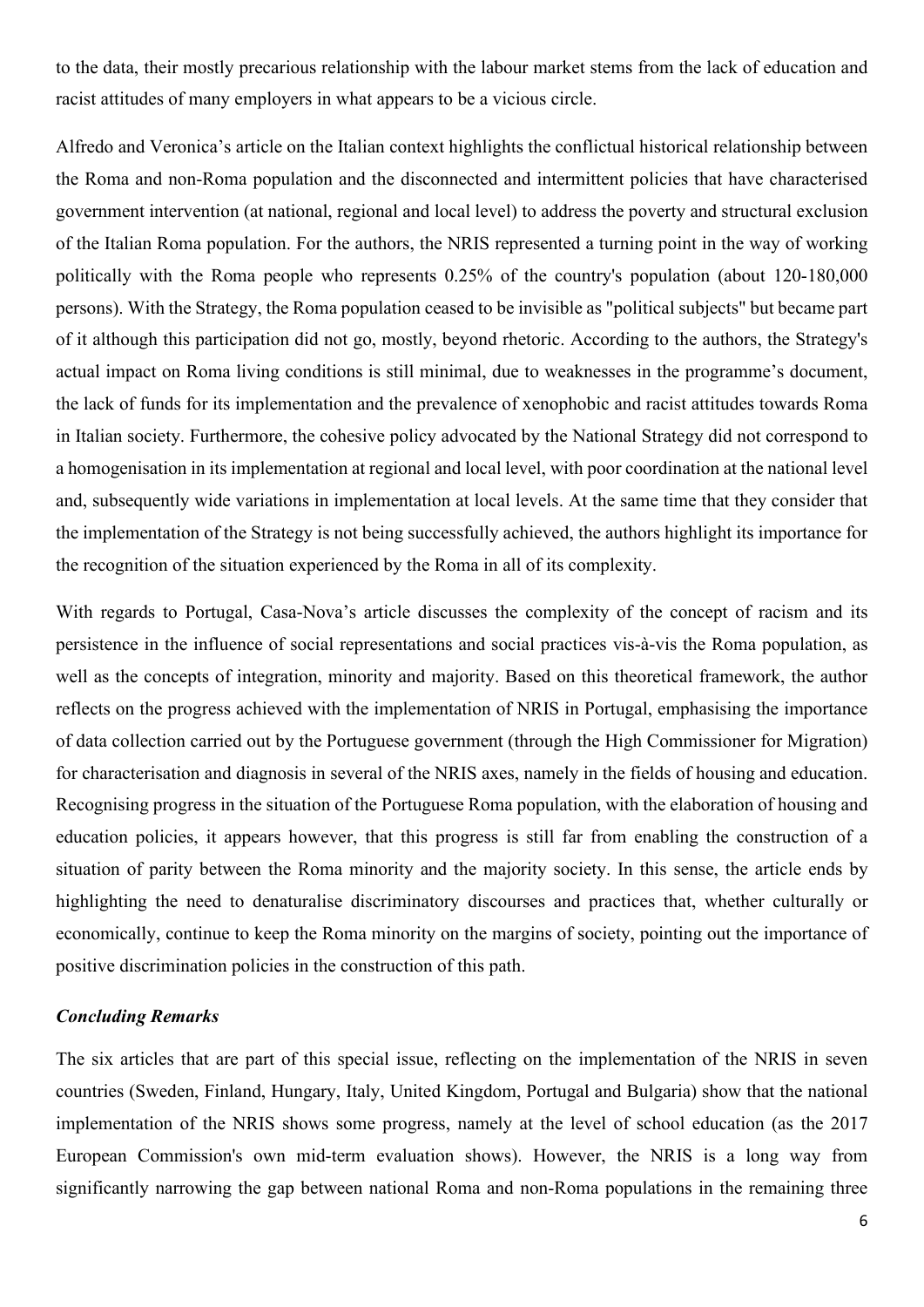areas of the Strategy: access to the labour market (outside traditional Roma occupations); access to decent housing and access to health conditions. The continuing segregation of Roma from these spheres shows how preconceptions, stereotypes, discrimination and racism continue to play a fundamental role in maintaining poor living conditions. However, in general, the authors consider that the NRIS has at least prompted member states to devise policies that promote an improvement in the living conditions of the Roma population in the four defined areas, which until then had not been achieved. This means that despite the slow pace of change at the grassroots level, the implementation of the NRIS is making (to date) a marginal difference in the lives of Roma people and has forced governments to think about building more cohesive societies from the point of view of extending equal opportunities to their most stigmatised and marginalised populations.

Despite this, it remains true that centuries of discrimination cannot be eradicated in the seven years since implementation of the NRIS and it remains difficult for many Roma to access fundamental human rights due to enduring and widespread anti-Roma racism in its various forms. The EU's Fundamental Rights Agency (FRA) pointed out in a recent report that

"Concrete measures to address anti-Gypsyism and widespread discrimination against Roma are not yet systematically in place across the EU, nor are they a key priority in the national Roma integration strategies and related policies at European, national, regional and local levels. Few national Roma integration strategies address discrimination as a distinct priority. Many Member States' national Roma integration strategies do not explicitly refer to anti-Gypsyism at all. Enhanced efforts to address discrimination and anti-Gypsyism more concretely and systematically are necessary to strengthen the processes of social inclusion and improve integration outcomes" (FRA, 2019, p.118).

Socially constructed as "vulnerable"<sup>[2](#page-6-0)</sup> many of the Roma population continue to live on the margins of societies. At the same time combating anti-Gypsyism without addressing the underlying structural inequalities that frame the lives of Roma and other marginalised and working-class populations can only have limited impact. The combined impacts of industrial and labour market changes, the imposition of neo-liberal policies, welfare reforms and the impact of the 2008 financial crisis have led to increases in horizontal inequalities across the EU (Inchauste and Karver, 2019). Enhancing equality of opportunity and social integration are laudable aims but the question is rarely asked exactly what precisely is it that the NRIS hopes to integrate the Roma into. Addressing discrimination and anti-Gypsyism may soothe liberal consciences but will do little to address the underlying social, economic and political processes that increasingly means

incorporation into the working class equates to incorporation into declining, high poverty neighbourhoods, that have been discarded by the state and populated by the economically inactive (sick, disabled, retired and lone parents); the economically redundant sections of the local working classes; and a heterogeneous mix of migrant and ethnic groups. In their ardour to further the interests of particular 'pet' communities the advocates of identity politics had little to say about the growing inequalities that have led to a decline in the fortunes and life chances of all working-class people regardless of ethnicity (Smith, 2018, p. 204).

<span id="page-6-0"></span> $2$  This premise starts from the sociological assumption that no one is born vulnerable, but is socially constructed as such. Vulnerability is, therefore, the result of cultural and social processes and, as such, is historically transformable.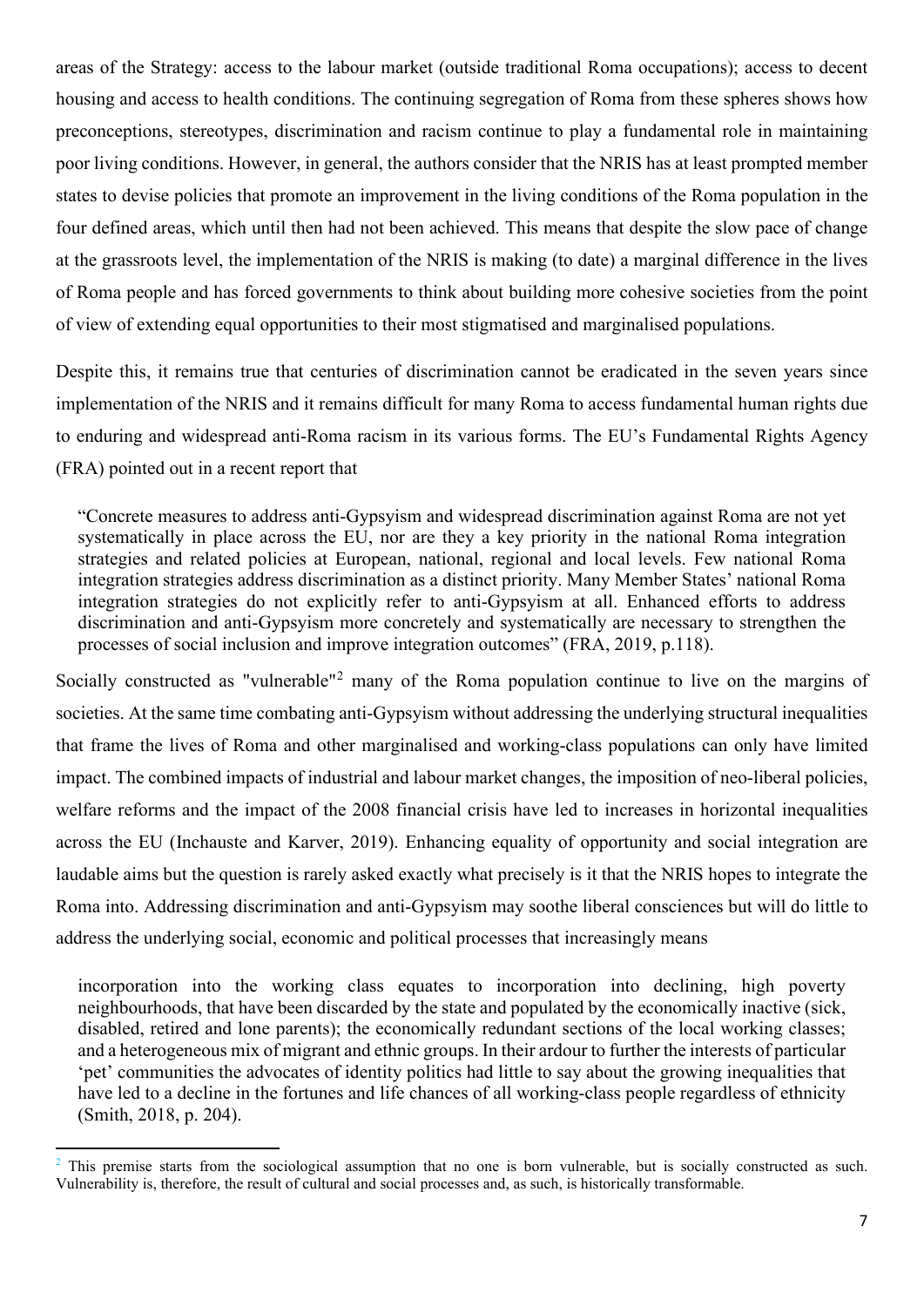The integration process is still frequently perceived by observers and commentators to equate to assimilation, e.g: becoming more similar to the wider society, adopting the same values, norms of behaviour and lifestyles. From the point of view of this wider society, this is how 'outsiders' become familiar: by the behavioural predictability of sameness, a fundamental condition for becoming "part of"; to belong. But the logic of the integration process has to be different to be successful: to extend the rationality of each to understand the rationality of the other and to make discursive arguments understandable in order to be credible. It is, thus, essential to construct a "peer-to-peer" relationship<sup>[3](#page-7-0)</sup>, where having a voice is not the ability to speak but the ability to be heard. This path has begun to be constructed, but it is still far from being achieved. Politicians, Roma people, governmental and non-governmental organisations, social movements and the general public need to work together to construct this process. Thus, if the NRIS appears as a common policy with the aim of eliminating the poverty and socio-cultural marginalisation of so many Roma, without the political will of each nation-state, embodied in effective measures of social policy and the commitment of the whole society, this common policy will not have the desired effects of moving us towards cohesive societies where integration is for emancipation and not for subordination. This social change requires more than palliative policies; it requires changes in social structures where the underlying economic and societal processes that perpetuates inequalities is rooted.

Emerging evidence indicates that the current catastrophe caused by Covid-19 has been exacerbating racism against the Roma within the European Union (Matache and Bhapha, 2020). Now more than ever it is crucial that each nation-state becomes more vigilant and proactive in combating marginalisation and socio-cultural segregation. It is important to bear in mind that the freedoms provided by democratic regimes cannot lead to accepting or accommodating prejudice and racism in any of its various manifestations. The maturation of democratic systems also involves the exercise of critical vigilance so that humanity, in all its diversity can be enriched based on core values of solidarity and social justice.

The *utopia*, as a place under construction, will be to transform each society into societies with social integration without attempting ethnic-cultural assimilation and where all human beings have the income to live outside the poverty line. Societies without *status subordination* (Fraser, 2000) where economic redistribution, cultural recognition and parity of participation in the public sphere constitute the threedimensionalities of justice that Fraser outlines in *Scales of Justice* (2009). When this happens, we will have achieved the possibility of exercising emancipatory citizenship, with people as agents of "civic courage", a

<span id="page-7-0"></span><sup>&</sup>lt;sup>3</sup> "Peer-to-peer" is an expression that can be read in the same way from left to right and from right to left. It is, therefore, the best expression to account for the construction of situations of equality, meaning an equal relationship between human beings. Without oppression and domination. The two sides of the equation equally powerful and equally vulnerable.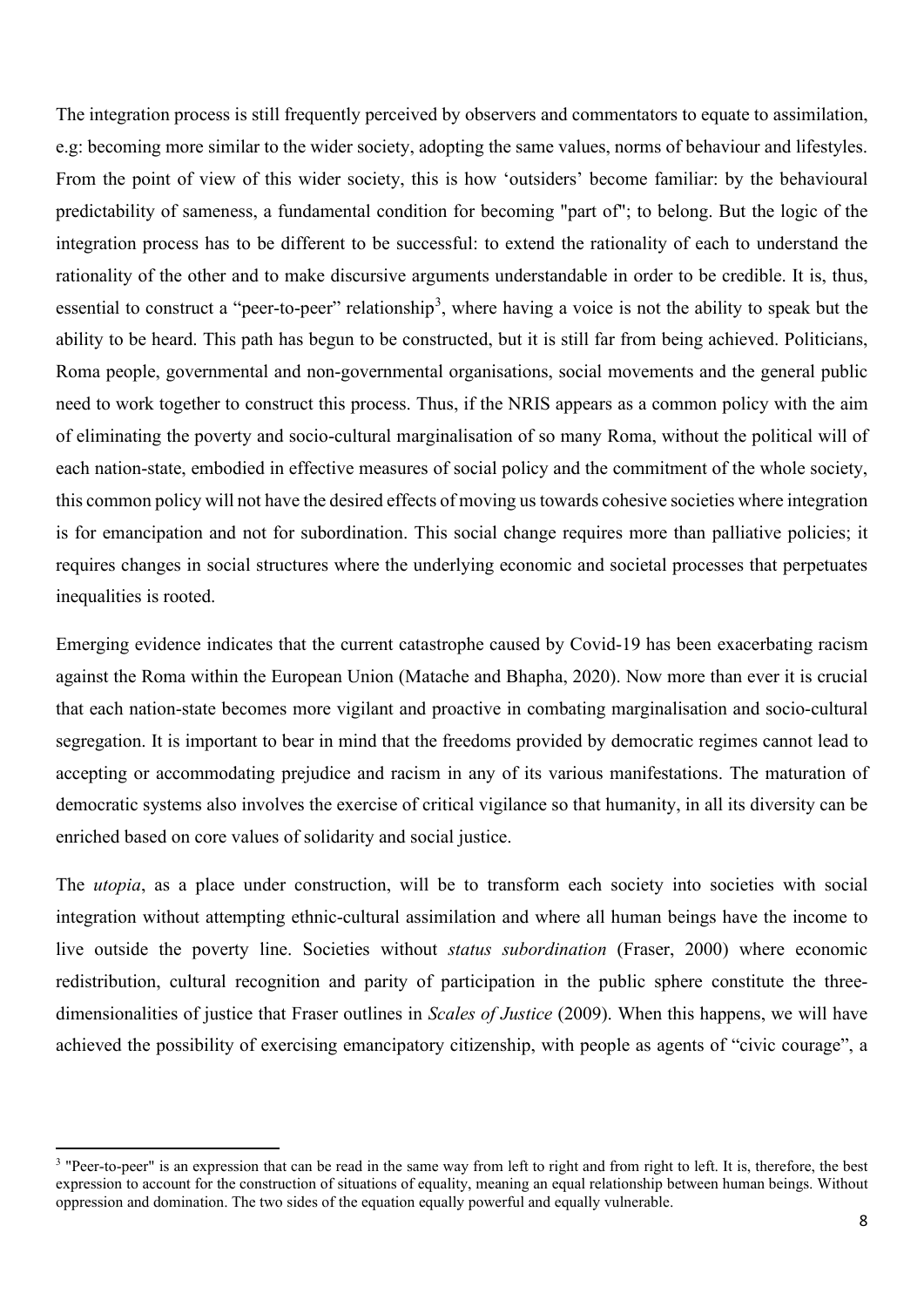collective political actor, taking the course of history in their hands. This is a work of all including social scientists.

#### **References**

Agarin, T. (2014) 'Travelling without moving? Limits of European Governance for Romani Inclusion', *Ethnicities,* Vol. 14, No. 6, pp. 737-755.

Brown, P; Scullion, L. and Martin, P. (2013) *Migrant Roma in the United Kingdom: Population size and experiences of local authorities and partners,* University of Salford/ Joseph Rowntree Charitable Trust. Bunescu, I. (2016) *Roma in Europe: The Politics of Collective Identity Formation,* London: Routledge.

Council of Europe (2012) *Human Rights of Roma and Travellers in Europe,* Strasbourg: Council of Europe Publishing.

European Roma Rights Centre (ERRC) (2014) *Roma in Europe,* available at: [http://www.errc.org/resource](http://www.errc.org/resource-centre-introduction-to-roma-in-europe)[centre-introduction-to-roma-in-europe](http://www.errc.org/resource-centre-introduction-to-roma-in-europe)

European Union Agency for Fundamental Rights (EUAFR) (2016) *Second European Union Minorities and Discrimination Survey: Roma – Selected findings,* Luxembourg: Publications Office of the European Union. European Union Agency for Fundamental Rights (EUAFR) (2019) *Fundamental Rights Report*, Luxembourg: Publications Office of the European Union.

Fraser, Nancy (2000). *Nuevas reflexiones sobre reconocimiento*. New Left Review, 4, pp. 55-68.

Fraser, Nancy (2009). *Scales of justice. Reimagining political space in a globalizing world*. Cambridge: Polity Fundación Secretariado Gitano Health Area (FSGHA) (2009) *Health and the Roma Community, Analysis of the situation in Europe: Bulgaria, Czech Republic, Greece, Portugal, Romania, Slovakia, Spain,* available at: [http://ec.europa.eu/justice/discrimination/files/roma\\_health\\_en.pdf](http://ec.europa.eu/justice/discrimination/files/roma_health_en.pdf)

Inchauste, G. and Karver, J. (2019) *Understanding Changes in Inequality in the EU: World Bank Report on the European Union,* available at: [http://pubdocs.worldbank.org/en/319381520461242480/EU-IG-Report-](http://pubdocs.worldbank.org/en/319381520461242480/EU-IG-Report-Understanding-changes-in-Inequality.pdf)[Understanding-changes-in-Inequality.pdf](http://pubdocs.worldbank.org/en/319381520461242480/EU-IG-Report-Understanding-changes-in-Inequality.pdf)

Kirchgaessner, S. (2018) 'Far-right Italy Minister vows 'action' to expel thousands of Roma', *The Guardian,*   $19<sup>th</sup>$  June.

Matache, M. and Bhapha, J. (2020) 'Anti Roma Racism is Spiraling During Covid-19 Pandemic', *Health and Huma Rights Journal, April* 7<sup>th</sup>, available at: [https://www.hhrjournal.org/2020/04/anti-roma-racism-is-spiraling](https://www.hhrjournal.org/2020/04/anti-roma-racism-is-spiraling-during-covid-19-pandemic/)[during-covid-19-pandemic/](https://www.hhrjournal.org/2020/04/anti-roma-racism-is-spiraling-during-covid-19-pandemic/)

Mc Garry, A. (2012) 'The dilemma of the European Union's Roma Policy', *Critical Social Policy,* Vol. 32, Issue 1, pp. 126-136.

Mc Garry, A. and Agarin, T. (2014) 'Unpacking the Roma Participation Puzzle: Presence, Voice and Influence, *Journal of Ethnic and Migration Studies,* Vol. 40, Issue 12, pp. 1972-1990.